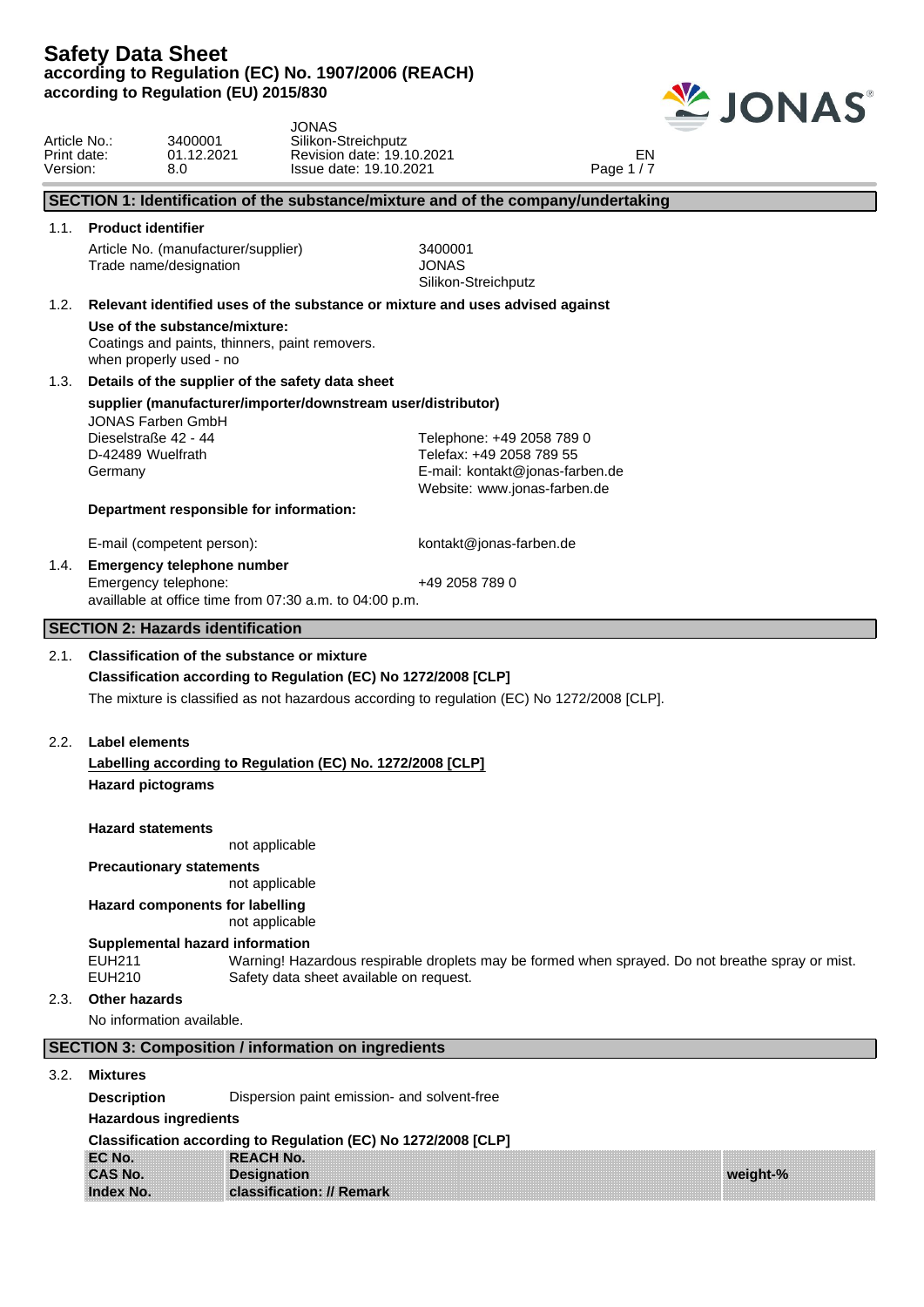

| Article No.:<br>Print date:<br>Version: | 3400001<br>01.12.2021<br>8.0 | JONAS<br>Silikon-Streichputz<br>Revision date: 19.10.2021<br>Issue date: 19.10.2021 | EN<br>Page 2/7 |
|-----------------------------------------|------------------------------|-------------------------------------------------------------------------------------|----------------|
| 236-675-5                               |                              |                                                                                     |                |
| 13463-67-7                              |                              | titanium dioxide                                                                    | $2.5 - 5$      |
| 022-006-00-2                            |                              | Carc. 2 H351                                                                        |                |
| 226-171-3                               |                              |                                                                                     |                |
| 9016-00-6                               |                              | polydimethylsiloxane                                                                | $1 - 2.5$      |
|                                         |                              | Aquatic Chronic 4 H413                                                              |                |
| <b>Additional information</b>           |                              |                                                                                     |                |

Full text of classification: see section 16

#### **SECTION 4: First aid measures**

#### 4.1. **Description of first aid measures**

#### **General information**

In all cases of doubt, or when symptoms persist, seek medical advice. In case of unconsciousness give nothing by mouth, place in recovery position and seek medical advice.

#### **In case of inhalation**

Remove casualty to fresh air and keep warm and at rest. In case of irregular breathing or respiratory arrest provide artificial respiration.

#### **Following skin contact**

Take off immediately all contaminated clothing. After contact with skin, wash immediately with plenty of water and soap. Do not use solvents or thinners.

#### **After eye contact**

Rinse cautiously with water for several minutes. Remove contact lenses, if present and easy to do. Continue rinsing. Seek medical advice immediately.

#### **Following ingestion**

If swallowed, rinse mouth with water (only if the person is conscious). Seek medical advice immediately. Keep victim calm. Do NOT induce vomiting.

#### 4.2. **Most important symptoms and effects, both acute and delayed** In all cases of doubt, or when symptoms persist, seek medical advice.

4.3. **Indication of any immediate medical attention and special treatment needed**

First Aid, decontamination, treatment of symptoms.

## **SECTION 5: Firefighting measures**

#### 5.1. **Extinguishing media**

#### **Suitable extinguishing media**

alcohol resistant foam, carbon dioxide, Powder, spray mist, (water)

**Unsuitable extinguishing media**

strong water jet

#### 5.2. **Special hazards arising from the substance or mixture**

Dense black smoke occurs during fire. Inhaling hazardous decomposing products can cause serious health damage.

#### 5.3. **Advice for firefighters**

Provide a conveniently located respiratory protective device.Cool closed containers that are near the source of the fire. Do not allow water used to extinguish fire to enter drains, ground or waterways.

#### **Additional information**

The product itself does not burn.

#### **SECTION 6: Accidental release measures**

#### 6.1. **Personal precautions, protective equipment and emergency procedures**

Ventilate affected area. Do not breathe vapours.

#### 6.2. **Environmental precautions**

Do not allow to enter into surface water or drains. If the product contaminates lakes, rivers or sewages, inform competent authorities in accordance with local regulations.

#### 6.3. **Methods and material for containment and cleaning up**

Isolate leaked material using non-flammable absorption agent (e.g. sand, earth, vermiculit, diatomaceous earth) and collect it for disposal in appropriate containers in accordance with the local regulations (see section 13). Clean using cleansing agents. Do not use solvents.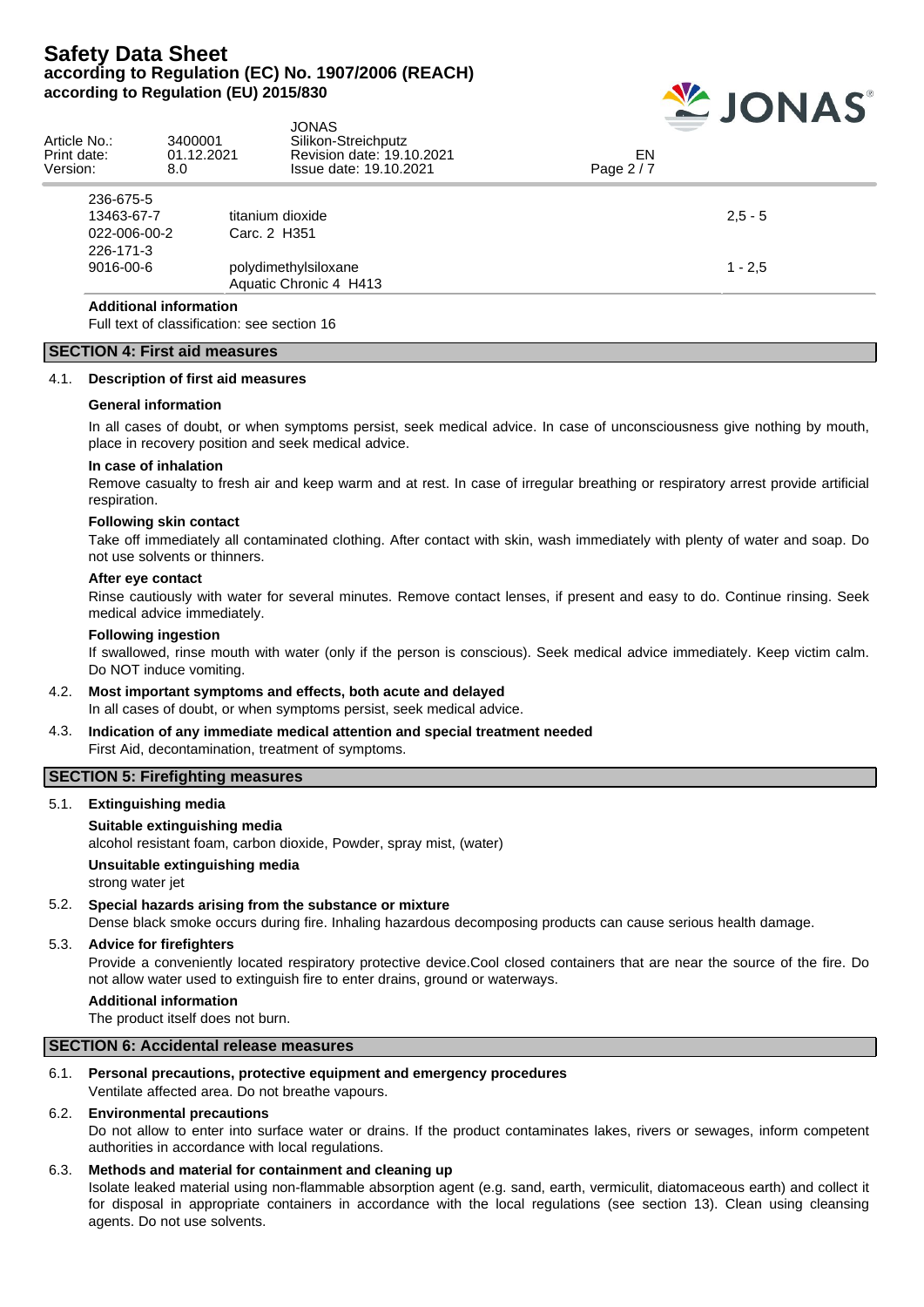

|              |            | JONAS                     | ____       |  |
|--------------|------------|---------------------------|------------|--|
| Article No.: | 3400001    | Silikon-Streichputz       |            |  |
| Print date:  | 01.12.2021 | Revision date: 19.10.2021 | EN         |  |
| Version:     | 8.C        | Issue date: 19.10.2021    | Page $3/7$ |  |

#### 6.4. **Reference to other sections**

Observe protective provisions (see section 7 and 8).

## **SECTION 7: Handling and storage**

#### 7.1. **Precautions for safe handling**

#### **Advices on safe handling**

Avoid contact with skin, eyes and clothes. Avoid respiration of swarf. When using do not eat, drink or smoke. Personal protection equipment: refer to section 8. Do not empty containers with pressure - no pressure vessel! Always keep in containers that correspond to the material of the original container. Follow the legal protection and safety regulations.

#### 7.2. **Conditions for safe storage, including any incompatibilities**

#### **Requirements for storage rooms and vessels**

Storage in accordance with the Ordinance on Industrial Safety and Health (BetrSiVO). Keep container tightly closed. Do not empty containers with pressure - no pressure vessel! Smoking is forbidden. Access only for authorised persons. Store carefully closed containers upright to prevent any leaks. Soils have to conform to the "Guidelines for avoidance of ignition hazards due to electrostatic charges (TRGS 727)".

#### **Hints on joint storage**

Keep away from strongly acidic and alkaline materials as well as oxidizers.

#### **Further information on storage conditions**

Take care of instructions on label. Store in a well-ventilated and dry room at temperatures between 15 °C and 30 °C. Protect from heat and direct sunlight. Keep container tightly closed. Remove all sources of ignition. Smoking is forbidden. Access only for authorised persons. Store carefully closed containers upright to prevent any leaks.

#### 7.3. **Specific end use(s)**

Observe technical data sheet. Observe instructions for use.

#### **SECTION 8: Exposure controls/personal protection**

#### 8.1. **Control parameters**

#### **Occupational exposure limit values**

titanium dioxide Index No. 022-006-00-2 / EC No. 236-675-5 / CAS No. 13463-67-7

WEL, TWA: 4 mg/m3 Remark: (respirable fraction) WEL, TWA: 10 mg/m3 Remark: (inhalable fraction)

#### **Additional information**

TWA : Long-term occupational exposure limit value STEL : short-term occupational exposure limit value Ceiling : peak limitation

#### 8.2. **Exposure controls**

Provide good ventilation. This can be achieved with local or room suction. If this should not be sufficient to keep aerosol and solvent vapour concentration below the exposure limit values, a suitable respiratory protection must be used.

#### **Personal protection equipment**

#### **Respiratory protection**

Do not breathe spray mist or vapor / aerosol. Do not wear respiratory protection. Full and half mask with matching filter (combination filter type A2 / P2).

#### **Hand protection**

For prolonged or repeated handling the following glove material must be used: NBR (Nitrile rubber)

Thickness of the glove material > 0,4 mm ; Breakthrough time: > 480 min.

Observe the instructions and details for use, storage, maintenance and replacement provided by the protective glove manufacturer. Penetration time of glove material depending on intensity and duration of exposure to skin. Recommended glove articles EN ISO 374

Barrier creams can help protecting exposed skin areas. In no case should they be used after contact.

#### **Eye/face protection**

Wear closely fitting protective glasses in case of splashes.

#### **Body protection**

Wear antistatic clothing of natural fibres (cotton) or heat resistant synthetic fibres.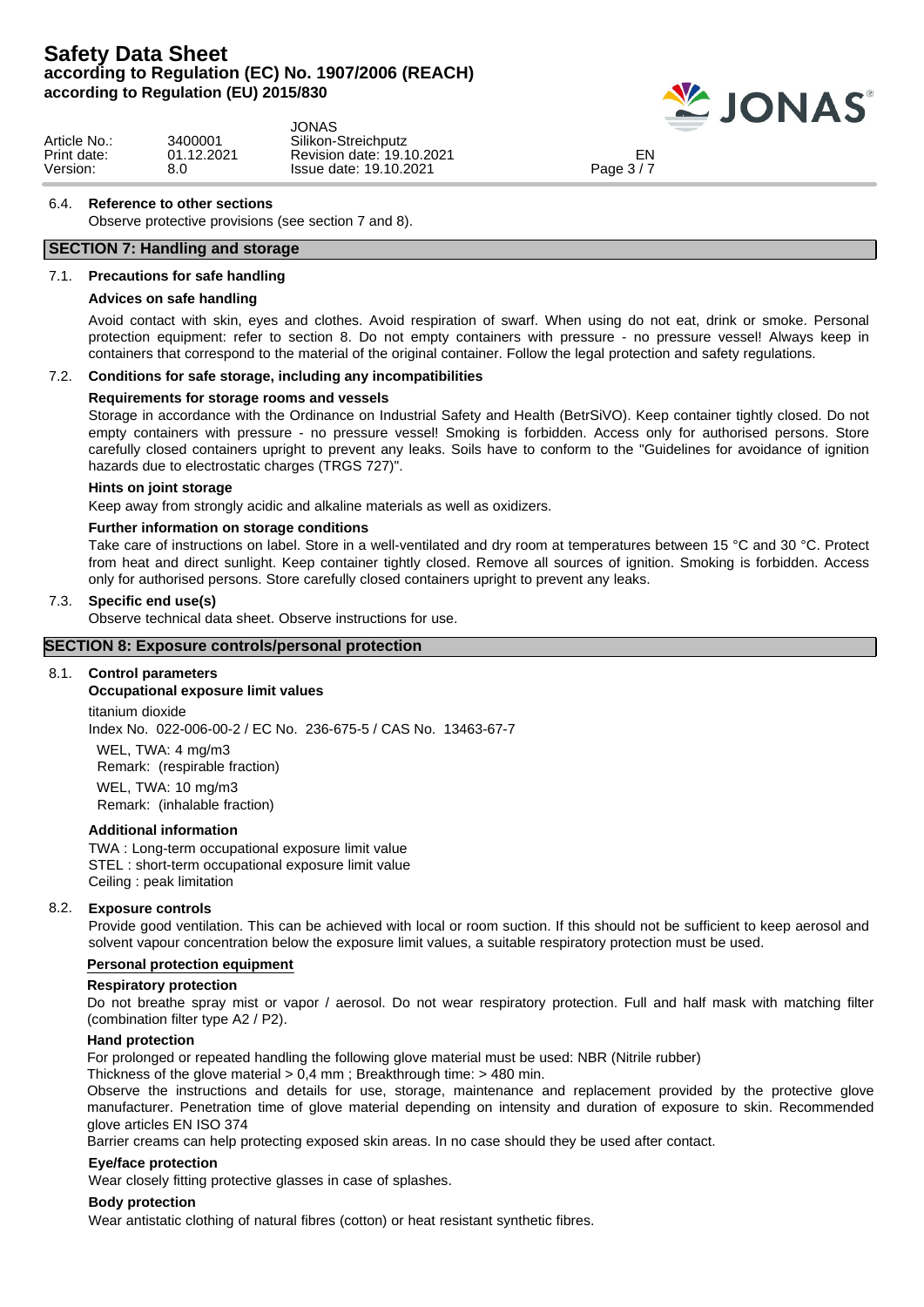

| Article No.:<br>Print date: | 3400001<br>01.12.2021 | JONAS.<br>Silikon-Streichputz<br>Revision date: 19.10.2021 | EN          |  |
|-----------------------------|-----------------------|------------------------------------------------------------|-------------|--|
| Version:                    | 8.0                   | Issue date: 19.10.2021                                     | Page $4/$ , |  |

#### **Protective measures**

After contact clean skin thoroughly with water and soap or use appropriate cleanser.

#### **Environmental exposure controls**

Do not allow to enter into surface water or drains. See section 7. No additional measures necessary.

## **SECTION 9: Physical and chemical properties**

#### 9.1. **Information on basic physical and chemical properties**

| Appearance:                                                                                                     |                                  |
|-----------------------------------------------------------------------------------------------------------------|----------------------------------|
| <b>Physical state:</b>                                                                                          | Liquid                           |
| Colour:                                                                                                         | white                            |
| Odour:                                                                                                          | low odor                         |
| <b>Odour threshold:</b>                                                                                         | not determined                   |
| pH at 20 °C:                                                                                                    | 8,5 / 100,0 weight-%             |
| <b>Melting point/freezing point:</b>                                                                            | not determined                   |
| Initial boiling point and boiling range:                                                                        | 100 $\degree$ C<br>Source: water |
| <b>Flash point:</b>                                                                                             | not applicable                   |
| <b>Evaporation rate:</b>                                                                                        | not applicable                   |
| flammability<br><b>Burning time:</b>                                                                            | not applicable                   |
| Upper/lower flammability or explosive limits:<br><b>Lower explosion limit:</b><br><b>Upper explosion limit:</b> | not applicable<br>not applicable |
| Vapour pressure at 20 °C:                                                                                       | not determined                   |
| Vapour density:                                                                                                 | not determined                   |
| <b>Relative density:</b><br>Density at 20 °C:                                                                   | $1,56$ g/cm <sup>3</sup>         |
| Solubility(ies):<br>Water solubility at 20 °C:                                                                  | completely miscible              |
| Partition coefficient: n-octanol/water:                                                                         | see section 12                   |
| Auto-ignition temperature:                                                                                      | not applicable                   |
| <b>Decomposition temperature:</b>                                                                               | not applicable                   |
| Viscosity at 20 °C:                                                                                             | 18500 mPa*s                      |
| <b>Explosive properties:</b>                                                                                    | not determined                   |
| <b>Oxidising properties:</b>                                                                                    | not determined                   |
|                                                                                                                 |                                  |

### 9.2. **Other information**

#### **SECTION 10: Stability and reactivity**

#### 10.1. **Reactivity**

No information available.

#### 10.2. **Chemical stability**

Stable when applying the recommended regulations for storage and handling. Further information on correct storage: refer to section 7.

#### 10.3. **Possibility of hazardous reactions**

Keep away from strong acids, strong bases and strong oxidizing agents to avoid exothermic reactions.

#### 10.4. **Conditions to avoid**

Stable when applying the recommended regulations for storage and handling. Further information on correct storage: refer to section 7. Hazardous decomposition byproducts may form with exposure to high temperatures.

#### 10.5. **Incompatible materials**

not applicable

## 10.6. **Hazardous decomposition products**

Hazardous decomposition byproducts may form with exposure to high temperatures, e.g.: carbon dioxide, carbon monoxide,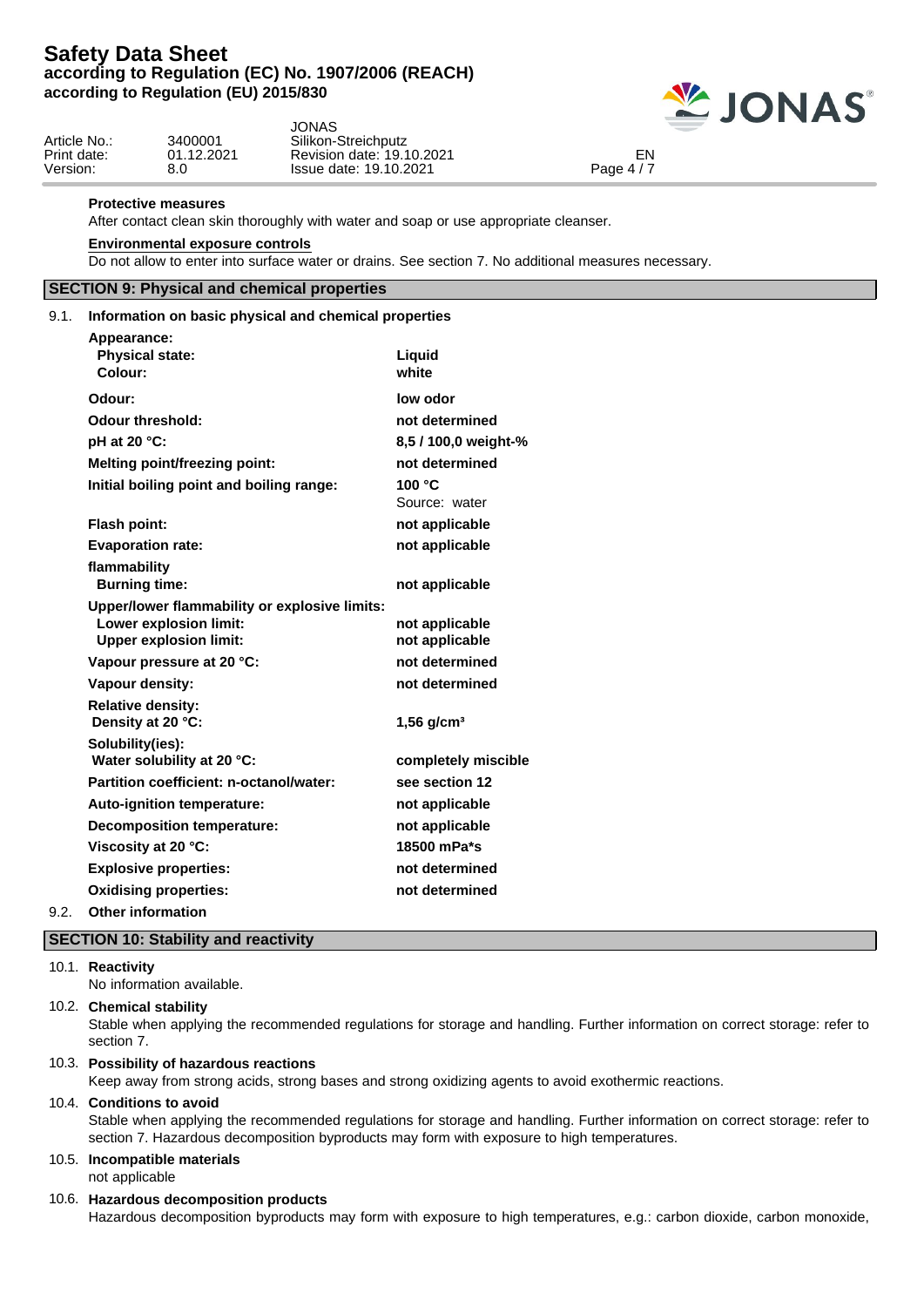

|              |            | JONAS                     |            |  |
|--------------|------------|---------------------------|------------|--|
| Article No.: | 3400001    | Silikon-Streichputz       |            |  |
| Print date:  | 01.12.2021 | Revision date: 19.10.2021 | ⊂N         |  |
| Version:     | 8.0        | Issue date: 19.10.2021    | Page $5/7$ |  |

smoke, nitrogen oxides.

## **SECTION 11: Toxicological information**

Classification according to Regulation (EC) No 1272/2008 [CLP] No data on preparation itself available.

#### 11.1. **Information on toxicological effects**

#### **Acute toxicity**

Based on available data, the classification criteria are not met.

#### **Skin corrosion/irritation; Serious eye damage/eye irritation**

Based on available data, the classification criteria are not met.

#### **Respiratory or skin sensitisation**

Based on available data, the classification criteria are not met.

#### **CMR effects (carcinogenicity, mutagenicity and toxicity for reproduction)**

Based on available data, the classification criteria are not met.

#### **STOT-single exposure; STOT-repeated exposure**

Based on available data, the classification criteria are not met.

#### **Aspiration hazard**

Based on available data, the classification criteria are not met.

#### **Practical experience/human evidence**

Repeated or prolonged contact with the preparation may cause removal of natural fat from the skin resulting in non-allergic contact dermatitis and/or absorption through skin. Splashing may cause eye irritation and reversible damage.

#### **Overall Assessment on CMR properties**

The ingredients in this mixture do not meet the criteria for classification as CMR category 1A or 1B according to CLP.

#### **Remark**

There is no information available on the preparation itself . The preparation has been assessed following the conventional method of the Dangerous Preparations Directive 1999/45/EC and has not been classified.

## **SECTION 12: Ecological information**

Classification according to Regulation (EC) No 1272/2008 [CLP] There is no information available on the preparation itself . Do not allow to enter into surface water or drains.

#### 12.1. **Toxicity**

Based on available data, the classification criteria are not met.

#### **Long-term Ecotoxicity**

Toxicological data are not available.

12.2. **Persistence and degradability**

Toxicological data are not available.

12.3. **Bioaccumulative potential**

Toxicological data are not available.

#### **Bioconcentration factor (BCF)**

Toxicological data are not available.

#### 12.4. **Mobility in soil**

Toxicological data are not available.

### 12.5. **Results of PBT and vPvB assessment**

The substances in the mixture do not meet the PBT/vPvB criteria according to REACH, annex XIII.

### 12.6. **Other adverse effects**

No information available.

## **SECTION 13: Disposal considerations**

13.1. **Waste treatment methods**

**Appropriate disposal / Product Recommendation**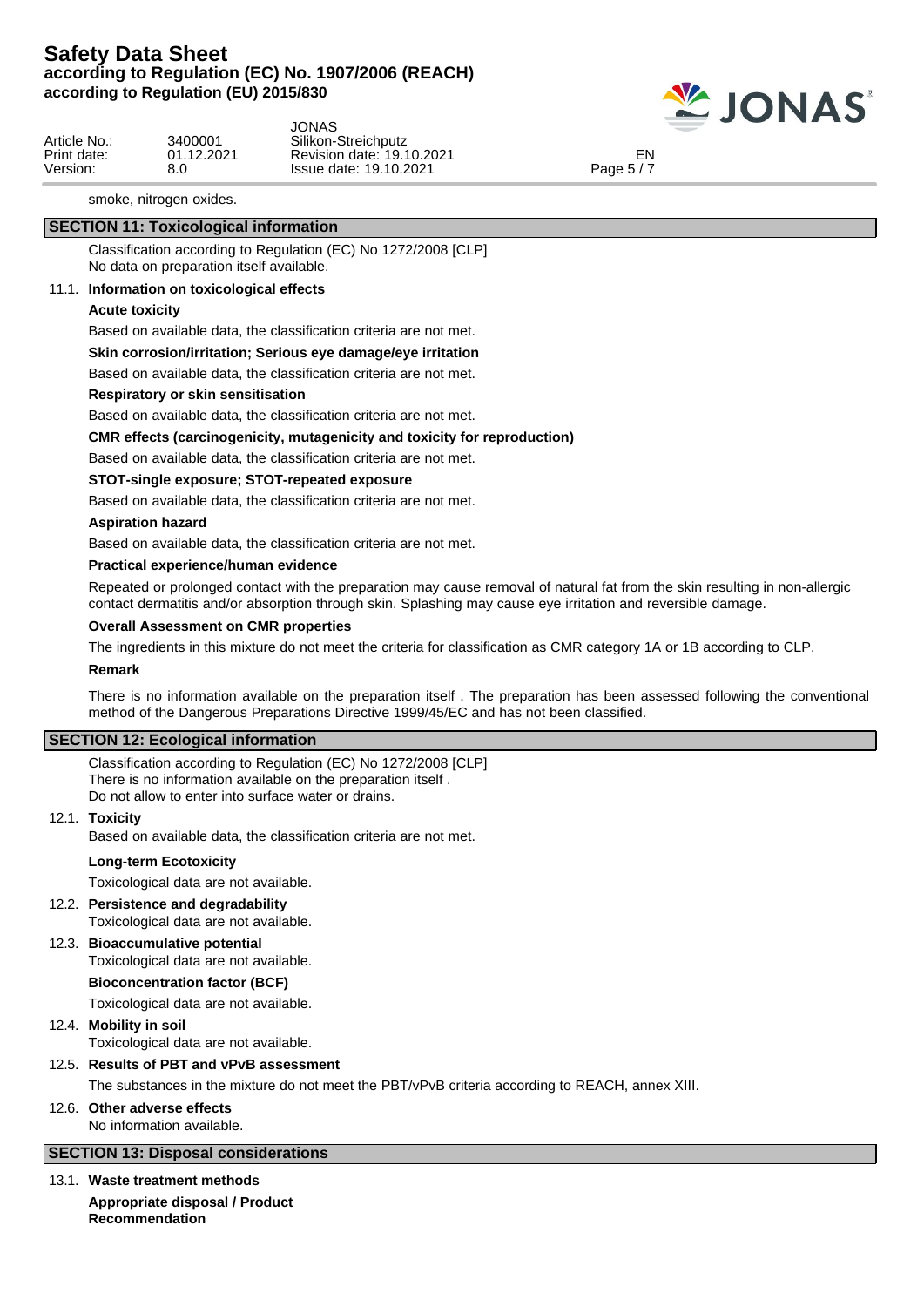

|                   | JONAS                     |            |         |
|-------------------|---------------------------|------------|---------|
| 3400001           | Silikon-Streichputz       |            |         |
| <b>01.12.2021</b> | Revision date: 19.10.2021 | EN         |         |
| 8.0               | Issue date: 19.10.2021    | Page $6/7$ |         |
|                   |                           |            | _______ |

Do not allow to enter into surface water or drains. This material and its container must be disposed of in a safe way.Waste disposal according to directive 2008/98/EC, covering waste and dangerous waste.

#### **List of proposed waste codes/waste designations in accordance with EWC**

080112 waste paint and varnish other than those mentioned in 08 01 11

#### **Appropriate disposal / Package**

## **Recommendation**

Non-contaminated packages may be recycled. Vessels not properly emptied are special waste.A 150110 packaging containing residues of or contaminated by dangerous substances

#### **SECTION 14: Transport information**

| ICAO/IATA).                                                                  | This mixture is not classified as dangerous according to international transport regulations (ADR/RID, IMDG,                |
|------------------------------------------------------------------------------|-----------------------------------------------------------------------------------------------------------------------------|
| No dangerous good in sense of this transport regulation.                     |                                                                                                                             |
| 14.1. UN number                                                              |                                                                                                                             |
|                                                                              | not applicable                                                                                                              |
| 14.2. UN proper shipping name                                                |                                                                                                                             |
| 14.3. Transport hazard class(es)                                             |                                                                                                                             |
|                                                                              | not applicable                                                                                                              |
| 14.4. Packing group                                                          |                                                                                                                             |
|                                                                              | not applicable                                                                                                              |
| 14.5. Environmental hazards                                                  |                                                                                                                             |
| Land transport (ADR/RID)                                                     | not applicable                                                                                                              |
| Marine pollutant                                                             | not applicable                                                                                                              |
| 14.6. Special precautions for user                                           |                                                                                                                             |
| case of an accident or leakage.<br>Advices on safe handling: see parts 6 - 8 | Transport always in closed, upright and safe containers. Make sure that persons transporting the product know what to do in |
| <b>Further information</b>                                                   |                                                                                                                             |
| Land transport (ADR/RID)                                                     |                                                                                                                             |
| tunnel restriction code                                                      |                                                                                                                             |
| Sea transport (IMDG)                                                         |                                                                                                                             |
| EmS-No.                                                                      | not applicable                                                                                                              |
| 14.7. Transport in bulk according to Annex II of Marpol and the IBC Code     |                                                                                                                             |
| not applicable                                                               |                                                                                                                             |
| <b>SECTION 15: Regulatory information</b>                                    |                                                                                                                             |
|                                                                              | 15.1. Safety, health and environmental regulations/legislation specific for the substance or mixture                        |
| <b>EU legislation</b>                                                        |                                                                                                                             |
| VOC-value (in g/L): 1                                                        | Directive 2010/75/EU on industrial emissions [Industrial Emissions Directive]                                               |

## **Directive 2004/42/EC on the limitation of emissions of volatile organic compounds**

VOC product category: (Cat. A/a) ; VOC limit value: 30 g/l

Maximum VOC content (g/L) of the product in a ready to use condition: 1

## **National regulations**

## **Restrictions of occupation**

Observe employment restrictions under the Maternity Protection Directive (92/85/EEC) for expectant or nursing mothers. Observe restrictions to employment for juvenils according to the 'juvenile work protection guideline' (94/33/EC).

## 15.2. **Chemical Safety Assessment**

Chemical safety assessments for substances in this mixture were not carried out.

## **SECTION 16: Other information**